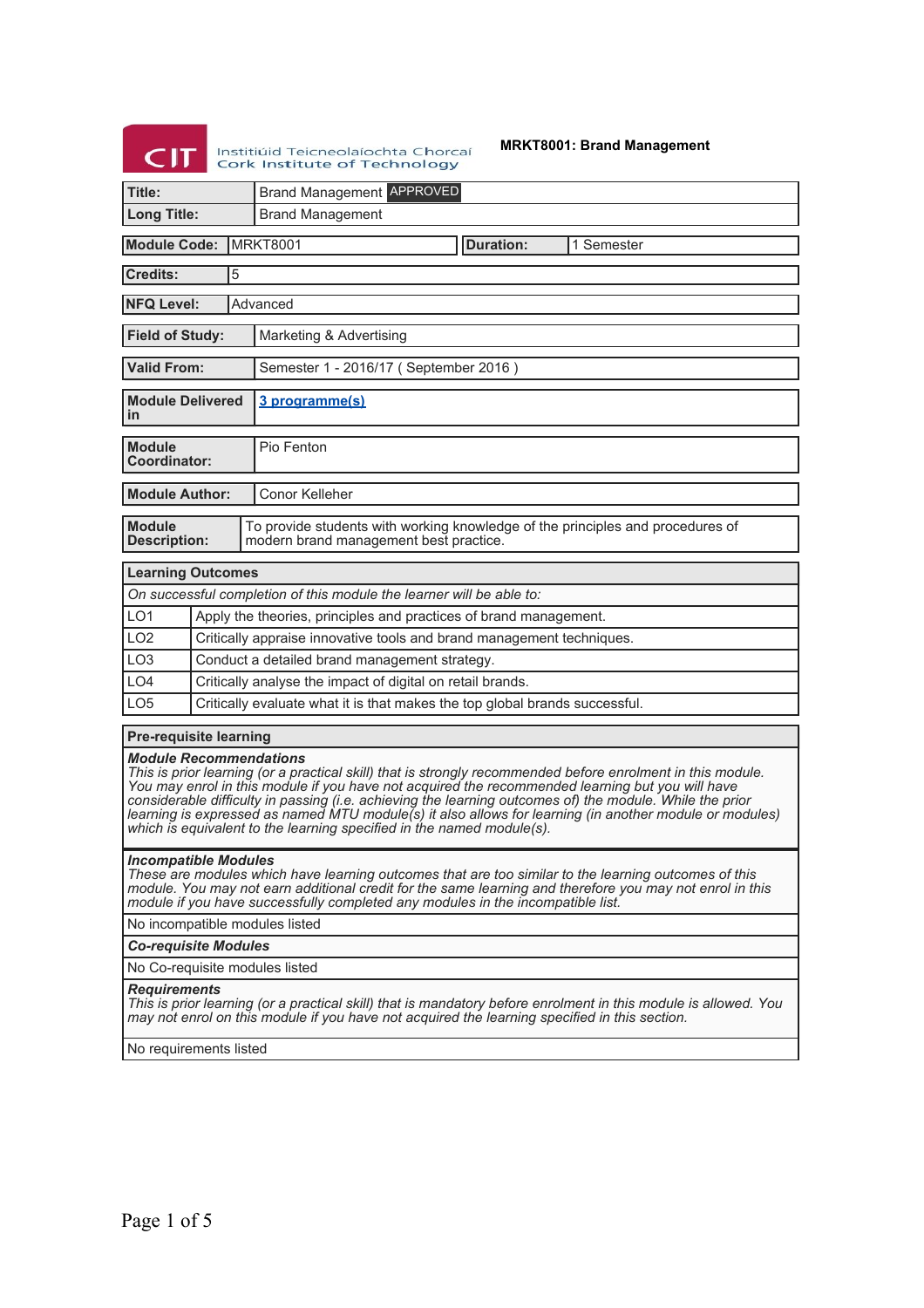

Institiúid Teicneolaíochta Chorcaí **Cork Institute of Technology** 

# **MRKT8001: Brand Management**

# **Module Content & Assessment**

## **Indicative Content**

## **Branding Theory, Principles and Concepts**

Definitions of branding, analysis of different types of brands including corporate brands, family brands, individual brands and retail brands. The importance of branding to manufacturers, consumers and retailers. Brand development, selection of brand names.

#### **Brand Management Strategy**

Designing and implementing brand strategies, managing brands over time, introducing and naming new products and brand extensions, effect of cannibalisation on core brands.

# **Creating and Sustaining Brand Equity**

Customer based brand equity, sources of brand equity, building a strong brand. Branding and corporate reputation. The brand audit.

#### **The Impact of Digital on Brands**

Multichannels to omnichannels. Retail brands using digital to transform the shopping experience. Re-imagining the customer journey through a digital lens.

# **Branding in the International Sphere**

The top global brands: Interbrand and BrandZ classifications and methodologies. Managing brands over geographic boundaries and market segments.

| <b>Assessment Breakdown</b>              | $\frac{9}{6}$ |  |
|------------------------------------------|---------------|--|
| Course Work                              | $140.00\%$    |  |
| <b>Lend of Module Formal Examination</b> | 60.00%        |  |

# **Course Work**

| <b>UUUISE IIUIN</b> |                                                     |                      |       |                            |  |
|---------------------|-----------------------------------------------------|----------------------|-------|----------------------------|--|
| Assessment<br>Type  | <b>Assessment Description</b>                       | Outcome<br>addressed | total | ↓% of   Assessment<br>Date |  |
| Other               | Report and Presentation on Case Study<br>Assignment | 1,2,3                | 40.0  | Week 10                    |  |

| <b>End of Module Formal Examination</b> |                                          |                        |         |                            |  |
|-----------------------------------------|------------------------------------------|------------------------|---------|----------------------------|--|
| <b>Assessment Type</b>                  | <b>Assessment Description</b>            | l Outcome<br>addressed | l total | 1% of Assessment<br>l Date |  |
| l Formal Exam                           | <b>End-of-Semester Final Examination</b> | 1,2,3,4,5              | 160.0   | l End-of-Semester          |  |

## **Reassessment Requirement**

#### **Repeat examination**

*Reassessment of this module will consist of a repeat examination. It is possible that there will also be a requirement to be reassessed in a coursework element.*

## **The institute reserves the right to alter the nature and timings of assessment**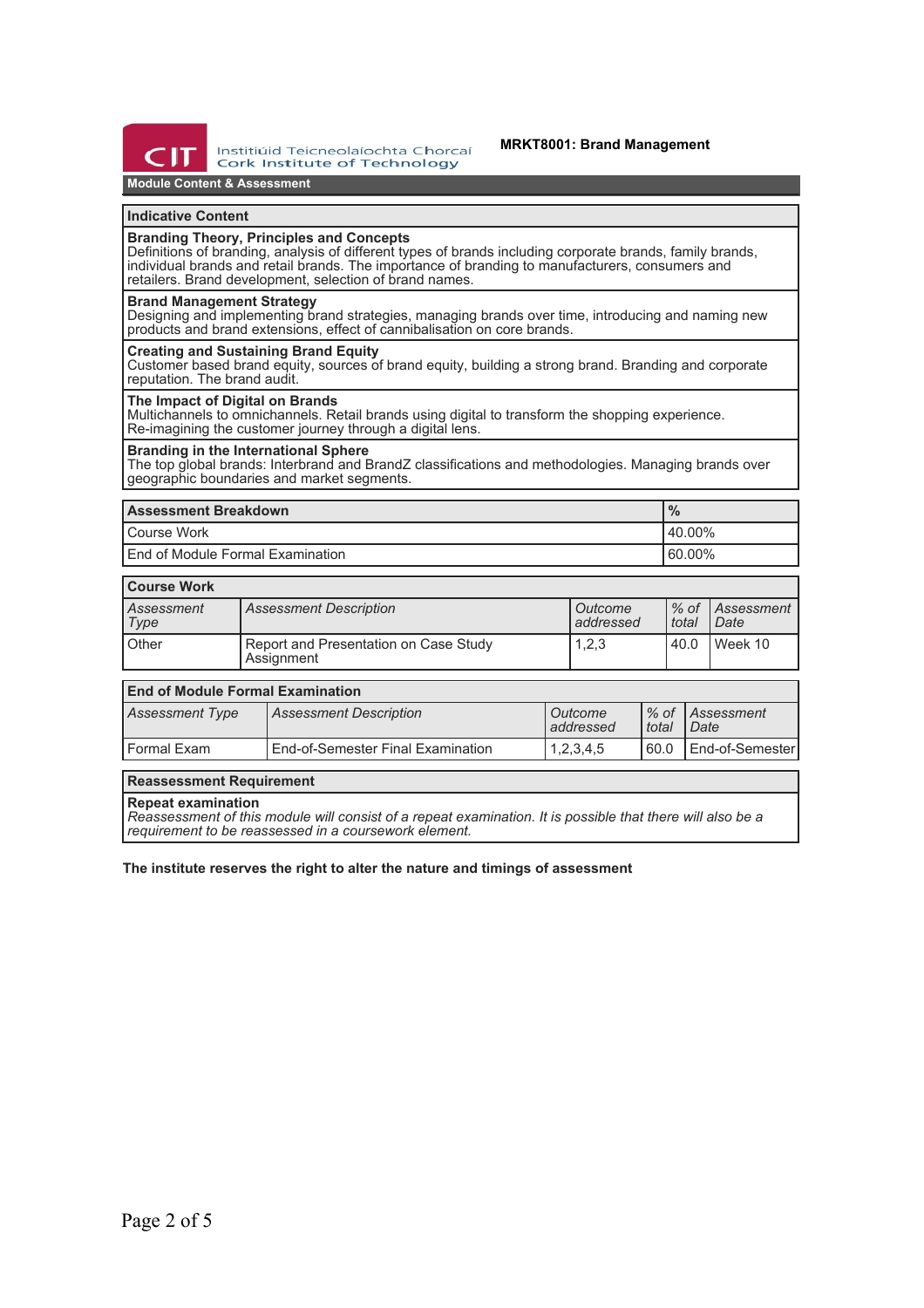

Institiúid Teicneolaíochta Chorcaí<br>Cork Institute of Technology

# **MRKT8001: Brand Management**

**Module Workload**

| <b>Workload: Full Time</b>                       |                                 |  |                    |                   |                                          |
|--------------------------------------------------|---------------------------------|--|--------------------|-------------------|------------------------------------------|
| <b>Workload Type</b>                             | <b>Workload Description</b>     |  | Hours <sup> </sup> | Frequency         | Average<br>Weekly<br>Learner<br>Workload |
| Lecture                                          | Lecture                         |  | 3.0                | Every<br>Week     | 3.00                                     |
| Independent Learning                             | Readings including case-studies |  |                    | 4.0 Every<br>Week | 4.00                                     |
|                                                  | <b>Total Hours</b>              |  |                    |                   | 7.00                                     |
| <b>Total Weekly Learner Workload</b>             |                                 |  |                    |                   | 7.00                                     |
| <b>Total Weekly Contact Hours</b>                |                                 |  |                    | 3.00              |                                          |
| <b>Workload: Part Time</b>                       |                                 |  |                    |                   |                                          |
| <b>Workload Type</b>                             | <b>Workload Description</b>     |  | Hours              | Frequency         | Average<br>Weekly<br>Learner<br>Workload |
| Lecture                                          | Lecture                         |  | 2.01               | Every<br>Week     | 2.00                                     |
| Independent & Directed<br>Learning (Non-contact) | Readings including case-studies |  | 5.0 <sub>1</sub>   | Every<br>Week     | 5.00                                     |
|                                                  | <b>Total Hours</b>              |  |                    | 7.00              |                                          |
| <b>Total Weekly Learner Workload</b>             |                                 |  |                    | 7.00              |                                          |
| Total Weekly Contact Hours                       |                                 |  |                    | 2.00              |                                          |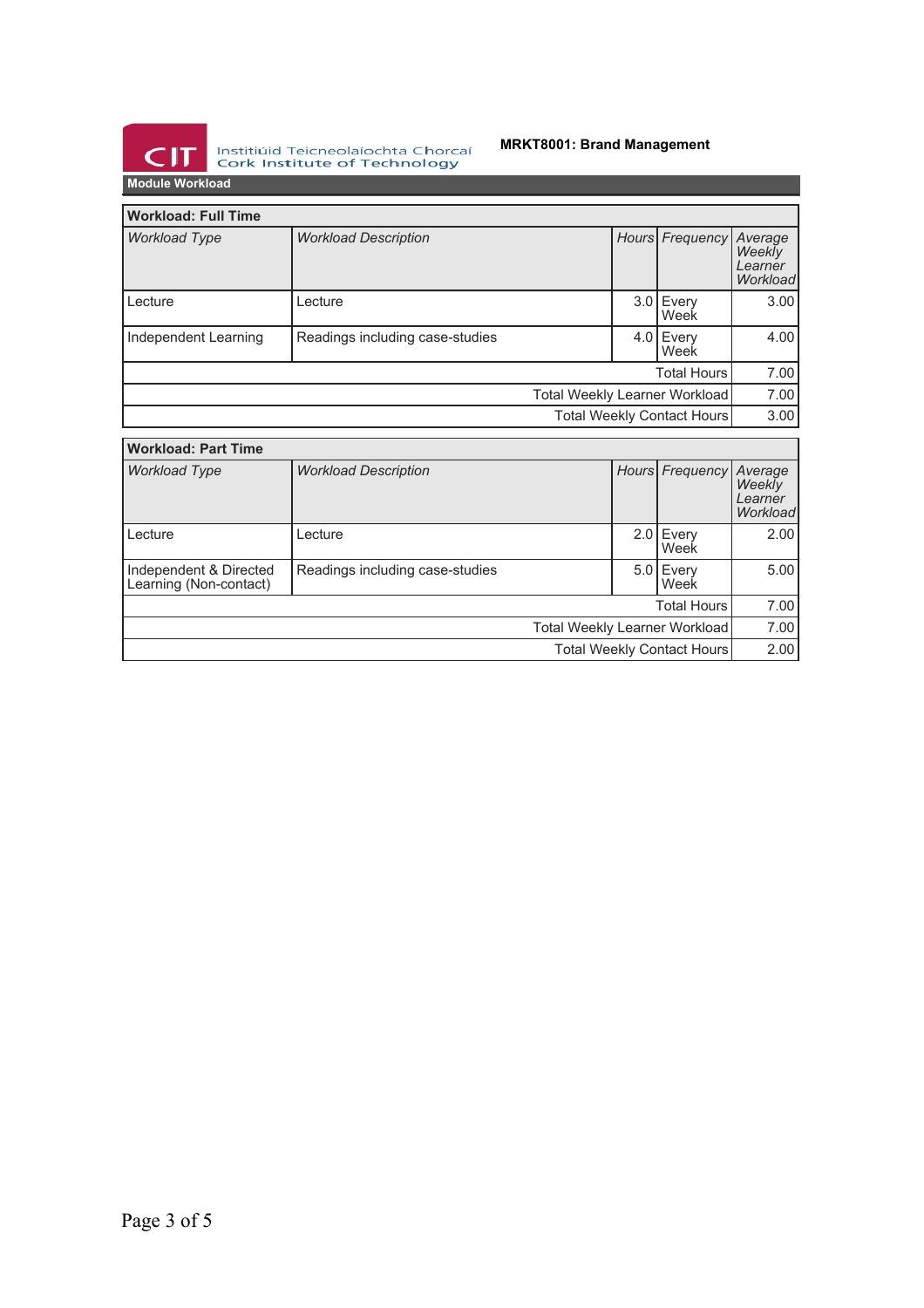**Module Resources**

*Recommended Book Resources*

**Keller, K.L. 2012,** *Strategic Brand Management***, 4th Ed., Pearson Education New Jersey**

*Supplementary Book Resources*

- **Rosenbaum-Elliott, R., Percy, L. & Pervan, S. 2015,** *Strategic Brand Management***, 3rd Ed., Oxford University Press Oxford**
- **De Chernatony, L., McDonald, M. and Wallace, E. 2011,** *Creating Powerful Brands***, 4th Ed., Routledge Oxford**
- **Roper, S. and Fill, C. 2012,** *Corporate Reputation Brand and Communication***, Pearson Education Essex**
- **Laforet, S. 2010,** *Managing Brands A Contemporary Perspective***, McGraw Hill Berkshire**
- **Elliott, R. and Percy, L. 2011,** *Strategic Brand Management***, 2nd Ed., Oxford University Press New York**
- **Wheeler, A. 2012,** *Designing Brand Identity: An Essential Guide for the Whole Branding Team***, 4th Ed., Wiley United Kingdom**

*This module does not have any article/paper resources*

# *Other Resources*

- **Journal:** *Journal of Brand Management*
- **Journal:** *Journal of Product and Brand Management*
- **Journal:** *European Journal of Marketing*
- **Journal:** *Journal of Marketing Management*

**Website:** *Interbrand* **[http://www.interbrand.com/best-brands/be st-global-brands](http://www.interbrand.com/best-brands/best-global-brands)** 

**Website:** *Millward Brown* **[http://www.millwardbrown.com/brandz/top- global-brands](http://www.millwardbrown.com/brandz/top-global-brands)**